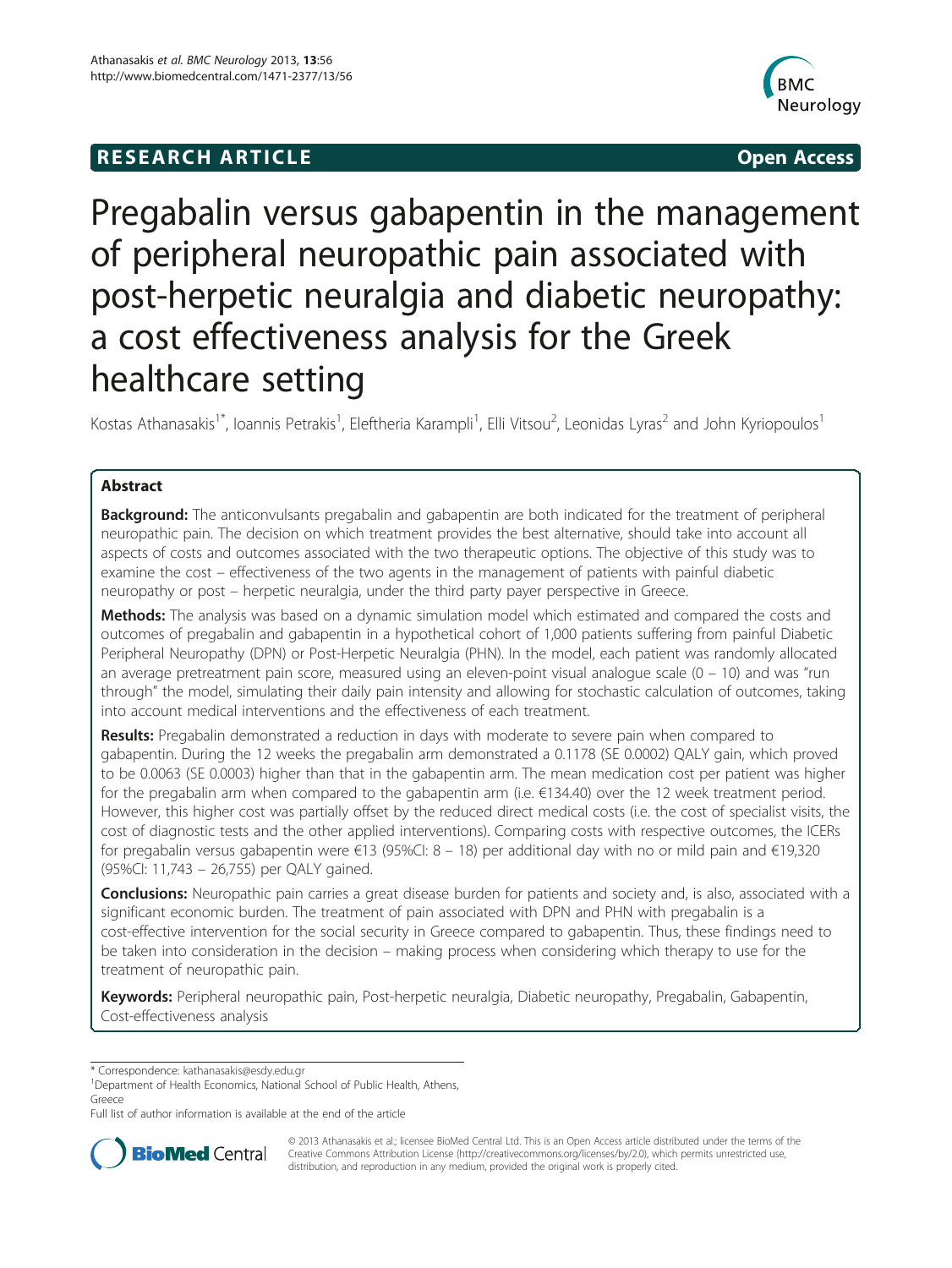#### Background

Neuropathic pain (NeP) is defined by the International Association for the Study of Pain (IASP) as "Pain caused by a lesion or disease of the somatosensory nervous system". NeP can be a result of a variety of conditions associated with impairing the functioning of the nervous system, such as diabetes, multiple sclerosis, trauma and herpes zoster infections [[1](#page-6-0)]. It is a common condition with an overall prevalence between 0.9 and 8.0% [[1,2](#page-6-0)]. Previous literature suggests that individuals with NeP were known to experience more severe pain when compared to non-NeP chronic pain sufferers [\[1\]](#page-6-0). Despite the plethora of etiologies associated with NeP, the scientific focus lies mainly on painful diabetic peripheral neuropathy (DPN) and post-herpetic neuralgia (PHN), extrapolating any outcomes on other causes of NeP [[3](#page-6-0)]. Painful DPN is a common complication of diabetes with a prevalence of up to 25% among diabetic patients [\[3](#page-6-0)]. PHN is in turn the most common chronic complication of herpes zoster infection  $(10 - 75\% \text{ of cases})$  [\[4,5](#page-6-0)]. Neuropathic pain has been associated with impaired quality of life, reduced individual productivity and increased patient and healthcare resource expenditure [\[3,6\]](#page-6-0). Co-morbid conditions include sleep disturbances, depression and anxiety disorders [[6](#page-6-0)], increasing even further the economic burden to the healthcare system. In a recent review, the average pain severity associated with painful DPN and PHN was identified to be 5.0/10 and 4.4/10 (Visual Analog Scale) and the average EQ-5D values, for patients with severe pain, equal to 0.2 and 0.26 respectively [[3](#page-6-0)].

The anticonvulsants pregabalin and gabapentin are indicated for the treatment of neuropathic pain. Treatment with the third generation anticonvulsant - pregabalin can be started at a dose of 150 mg per day given as two to three divided doses. Based on individual patient response and tolerability, the dose may be gradually increased, if needed, to a maximum dose of 600 mg per day. Clinical trials using pregabalin for both peripheral and central NeP, showed a reduction in pain scores within the first week, which was maintained throughout the treatment period [[7,8](#page-6-0)]. Alternatively, the starting dose of gabapentin is 900 mg/day given as three equally divided doses, increasing gradually up to a maximum daily dose of 3,600 mg. Clinical trials have shown that the optimal daily dosing for pain control exceeded 1,800 mg [[9,10\]](#page-6-0).

A cohort study by Toth et al. [[11\]](#page-6-0) investigated the utility associated with the substitution of gabapentin with pregabalin therapy in patients with peripheral NeP. Results showed that both previous responders and non-responders to gabapentin had additional pain relief of approximately 25%, six or twelve months after initiation of pregabalin. Another study by Tarride et al. showed that following a twelve-week regime, therapy with pregabalin was associated with nine additional

days with no or mild pain, against six additional days with gabapentin therapy [[11](#page-6-0)].

Along with the previously mentioned high incidence, chronicity, maladaptivity and co-morbidities associated with NeP, comes the significant economic burden to the national health system. In an attempt to estimate the costs associated with NeP, Dworkin et al. (2010) calculated the excess healthcare costs associated with peripheral NeP between \$1,600 and \$7,000 [\[12](#page-6-0)]. In the same context, Berger and colleagues estimated [[13](#page-6-0)], that the excess expenditure of patients with NeP, can reach a threefold increase compared to their non-NeP peers (\$17,355 versus \$5,715, 2000 values). When investigating costs associated with painful DPN, Gordois et al. found that direct medical costs exceeded \$10billion per year in the United States [[14](#page-6-0)]. Another study, found that the average medical costs due to PHN following herpes zoster infections ranged from \$760 to \$1300 per patient for the first year after infection (2004 values) [[15\]](#page-6-0). Apart from the direct costs mentioned above, another dimension of costs, the societal costs from NeP also need to be taken into account. Characteristically, in a cross-sectional European study, researchers identified that 43% of patients reported work absence and even change in employment status and 17% were disabled due to NeP [[16](#page-6-0)].

Thus, the benefit of treatment for patients with chronic neuropathic pain is dual, including both the effects of reduced morbidity as well as their subsequent contribution in societal and health care costs. However, the decision on which treatment provides the best alternative, should take into account all aspects of treatment costs included. In this decision – making process, pharmacoeconomic tools, such as economic evaluation, are deemed pivotal. In light of the above, the purpose of this study was to examine the cost – effectiveness of pregabalin versus gabapentin in the management of patients with painful diabetic neuropathy or PHN in view of the third party payer in Greece.

#### Methods

#### Study model

The cost – effectiveness analysis was based on a dynamic simulation model [[17](#page-6-0),[18\]](#page-6-0) which estimated the costs and outcomes of pregabalin and gabapentin in a hypothetical cohort of 1,000 patients suffering from painful DPN or PHN.

In the model, each patient was randomly allocated an average pretreatment pain score, measured using an eleven-point visual analogue scale, with 0 referring to "no pain" and 10 to "the worst pain imaginable", which was derived from the actual distribution of pain levels in a randomized, double-blind controlled trial of pregabalin in patients with chronic NeP, defined as subjects with DPN or PHN [\[7\]](#page-6-0). Following that, every patient in the cohort was "run through" the model, which used a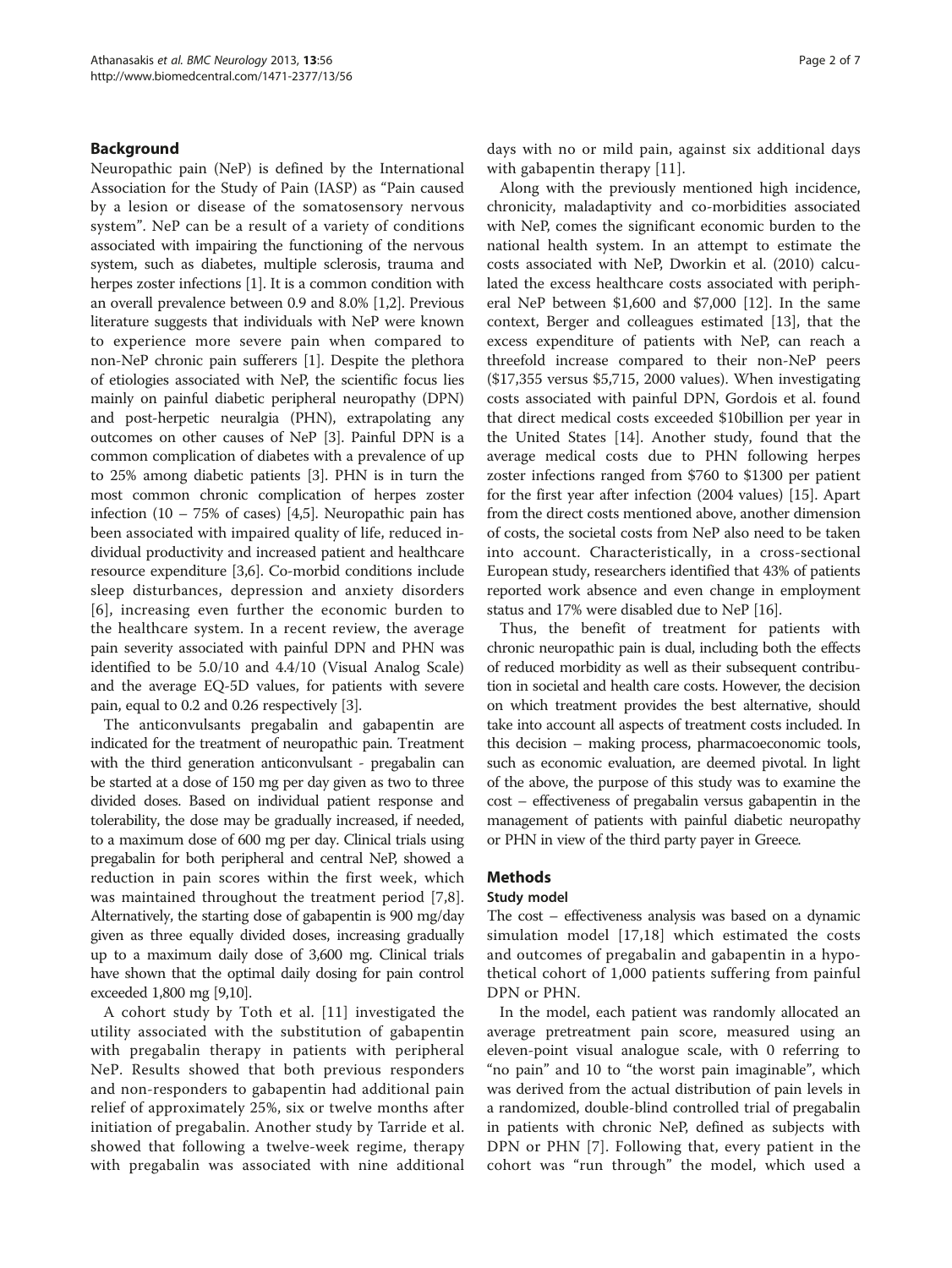Markovian process to simulate their daily pain intensity and allow for stochastic calculation of outcomes taking into account medical interventions and the effectiveness of each treatment. Three different health states relative to NeP were adopted from clinical practice for the purposes of the model. Specifically, days with "no or mild pain" reflected a pain intensity of "0 to  $\langle 4$ ", whereas days with "moderate" and "severe" pain were associated with pain scores "4 to  $<$  7" and "7 to 10", respectively. The randomly allocated pretreatment scores ranged from 4 to 10 (moderate to severe pain). As the patient progressed through treatment with pregabalin or gabapentin, the model projected the estimated efficacy of the two pharmacotherapies on the assigned daily pain scores, and, thus, the "journey" of patients and the respective outcomes. Default estimates, model assumptions and further description of the model have been previously presented elsewhere [[3,11,19](#page-6-0)]. An outline of the model is presented in Figure 1.

The time frame of interest in the model was twelve weeks and all NeP-associated direct costs were considered. Several outcomes were derived from the above dynamic simulation model. The number of days with no or mild pain was the primary measure in the model, but also the mean number of days with 30% and 50% reduction in pain score were estimated. Other outcomes of interest included Quality Adjusted Life Years (QALYs) gained and the cost per QALY gained along with costs of medication and NeP-related healthcare services.

#### Pharmacotherapies

In the model, the cost effectiveness of pregabalin at a daily dose of 150 – 600 mg (average maintenance dose of 457 mg [\[7](#page-6-0)]) was compared against gabapentin mean dose 2,400 mg daily (900 – 3,600 mg). The two therapies were considered to have similar side-effect profiles and therefore no discontinuation of treatment or added costs due to unwanted effects were assumed. The efficacy of the two anticonvulsants in reducing weekly pain scores (Table 1) was derived from three randomized, double-blind, controlled studies [[7,9,10](#page-6-0)]. The model allows for variations in week to week reductions in pain scores in accordance to



| Table 1 Percentage weekly change in pain severity |  |  |  |  |  |
|---------------------------------------------------|--|--|--|--|--|
| among patients with painful DPN or PHN receiving  |  |  |  |  |  |
| treatment with pregabalin or gabapentin           |  |  |  |  |  |

|                                                                    | Pregabalin n = 141 | Gabapentin $n = 193$ |  |  |  |  |  |  |
|--------------------------------------------------------------------|--------------------|----------------------|--|--|--|--|--|--|
| Mean dose mg/day                                                   | 457                | 2400                 |  |  |  |  |  |  |
| Mean total weekly reduction versus baseline in daily pain scores % |                    |                      |  |  |  |  |  |  |
| Week 1                                                             | 13.7               | 17.2                 |  |  |  |  |  |  |
| Week 2                                                             | 23.2               | 25.1                 |  |  |  |  |  |  |
| Week 3                                                             | 29.9               | 29.7                 |  |  |  |  |  |  |
| Week 4                                                             | 39.1               | 32.1                 |  |  |  |  |  |  |
| Week 5                                                             | 44.4               | 33.7                 |  |  |  |  |  |  |
| Week 6                                                             | 44.2               | 34.9                 |  |  |  |  |  |  |
| Week 7                                                             | 45.0               | 35.8                 |  |  |  |  |  |  |
| Week 8                                                             | 46.3               | 36.4                 |  |  |  |  |  |  |
| Week 9                                                             | 49.8               | 36.9                 |  |  |  |  |  |  |
| Week 10                                                            | 51.1               | 37.2                 |  |  |  |  |  |  |
| Week 11                                                            | 53.3               | 37.4                 |  |  |  |  |  |  |
| Week 12                                                            | 54.1               | 37.6                 |  |  |  |  |  |  |

Data obtained from Protocol 1008–155 for pregabalin [[7](#page-6-0)], and Protocols 945–210 and 945–211 for gabapentin [\[9,10](#page-6-0)].

the actual distribution of change as presented in the above controlled trials.

#### Healthcare resource use and medication costs

Medication costs were calculated using the latest price catalogue of medicinal products, as published in the price bulletin issued by the Ministry of Health (generic preparations of gabapentin were not included in the analysis due to their low penetration in the Greek healthcare market). Moreover, for the purposes of the analysis, it was assumed that no cost variations would result from prescribing divided doses of the comparator therapies. The costs per health service and diagnostic tools were derived from the official NHS price lists.

To identify healthcare resource utilization data according to pain severity, a survey, was conducted in a group of 100 general practitioners and 20 specialized pain clinics in Greece. General practitioners were requested to provide the percentage of patients that were referred to pain clinics, according to pain score, whereas data on utilization of diagnostic tests and other health services arose from the survey of referable specialized pain clinics (Table [2\)](#page-3-0).

The time frame of interest in the model was twelve weeks and all NeP-associated direct costs were considered, and calculated from a third party payer (social insurance) perspective and reported in year 2011 values.

#### Sensitivity analyses

To address parameter uncertainty, a series of one-way sensitivity analyses, were performed, by recalculating the results, after a ±20% change in baseline values, for selected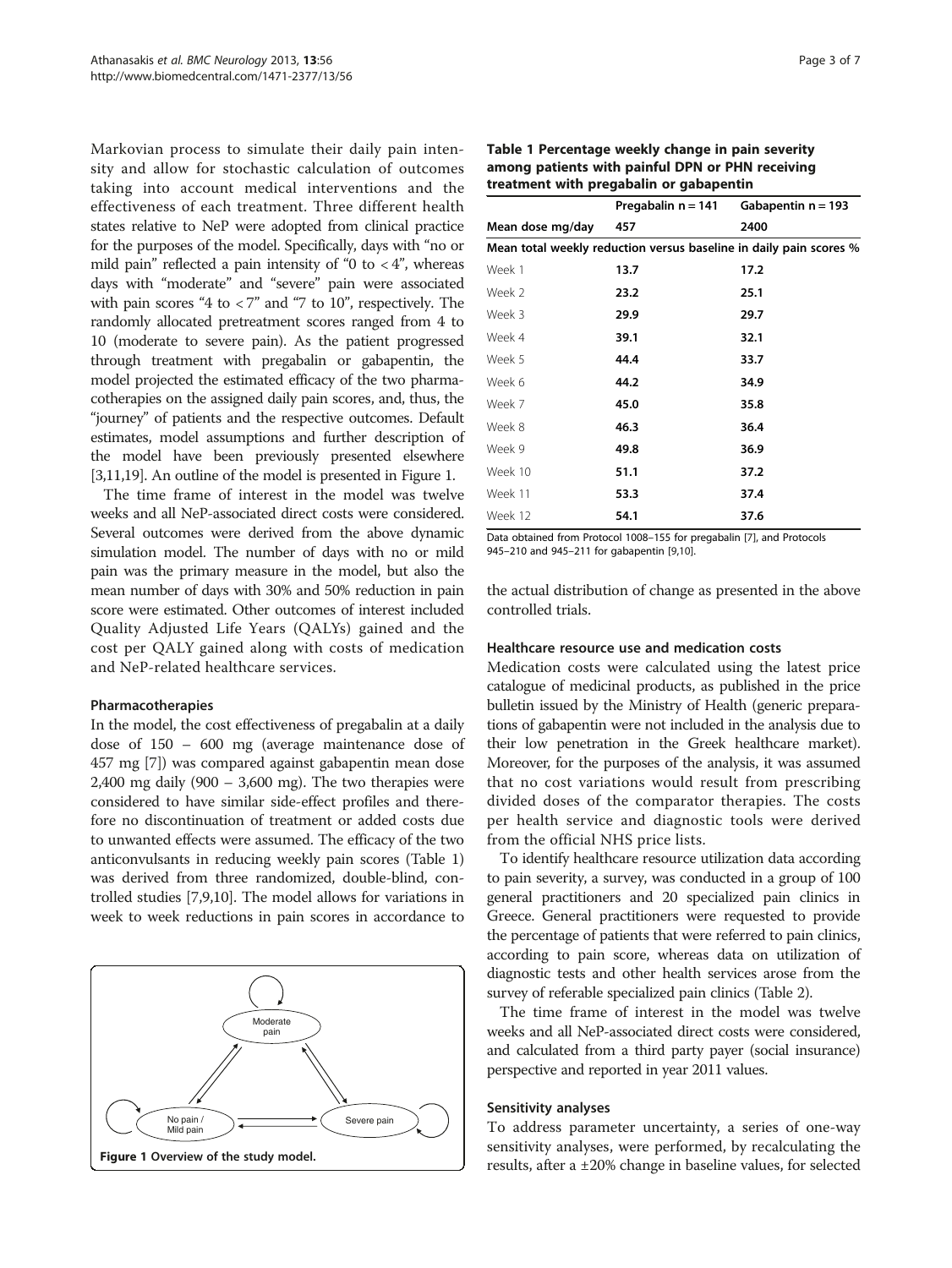| <b>Healthcare service</b>                         | Probability<br>of utilization | Unit cost<br>(Euros) |  |
|---------------------------------------------------|-------------------------------|----------------------|--|
| Referral to specialist                            |                               |                      |  |
| Pain score                                        |                               |                      |  |
| $0$ to $<$ 4                                      | 0.13                          | 20.00                |  |
| 4 to $< 7$                                        | 0.24                          | 20.00                |  |
| $7$ to $10$                                       | 0.57                          | 20.00                |  |
| <b>Diagnostic tests</b>                           |                               |                      |  |
| CAT                                               | 0.10                          | 71.11                |  |
| <b>MRI</b>                                        | 0.30                          | 236.95               |  |
| Nerve conduction studies                          | 0.17                          | 8.63                 |  |
| Doppler sonograph                                 | 0.12                          | 27.00                |  |
| <b>FMG</b>                                        | 0.19                          | 8.28                 |  |
| Blood testing<br>(Basic Haematology Biochemistry) | 0.74                          | 34.56                |  |
| X-Ray                                             | 0.30                          | 4.05                 |  |
| $v$ -Ray                                          | 0.05                          | 60.16                |  |
| <b>Other interventions</b>                        |                               |                      |  |
| Physical therapy                                  | 0.33                          | 25.00                |  |
| Drug infiltrations                                | 0.63                          | 20.00                |  |
| Nerve block                                       | 0.39                          | 14.67                |  |
| <b>TENS</b>                                       | 0.36                          | 54.18                |  |
| Spinal stimulator implant                         | 0.03                          | 4610.90              |  |

<span id="page-3-0"></span>Table 2 Probability of healthcare resource use and unit costs per utilized service

CAT – computerized axial tomography. MRI – magnetic resonance imaging. EMG – electromyogram. TENS – transcutaneous electric nerve stimulation. Physical therapy and drug infiltrations – prices per session.

parameters. The sensitivity analysis focused on the cost of pregabalin, the weekly probability of physician visiting due to NeP and the health utility values in association with neuropathic pain. Additional scenarios of calculations included alternating daily dosages of gabapentin (1800 mg and 1200 mg) as well as the exclusion of nonmedication related health-resource use (i.e. consideration of medication costs only).

#### Results

The clinical outcomes at endpoint  $(t = 12$  weeks) are presented in Table 3. Mean pretreatment pain scores were identical (6.9) for both pregabalin and gabapentin. Post-treatment pain score mean values were 4.1 for pregabalin and 4.8 for gabapentin, with the differences in the simulations being statistically significant at the 0.05 level. Pregabalin also demonstrated a statistically significant reduction in days with moderate to severe pain when compared to gabapentin. That was also apparent when measuring percentage reduction in pain scores. During the 12 weeks treatment period, the pregabalin arm demonstrated a 0.1178 (SE 0.0002) QALY gain, which proved to be 0.0063 (SE 0.0003) higher than that in the gabapentin arm ( $p < 0.05$ ).

The mean medication cost per patient was higher for the pregabalin arm when compared to the gabapentin arm (i.e.  $£134.40$  higher) over the 12 week treatment period. However, as presented in Table [4](#page-4-0), this cost was partially offset by the reduced direct medical costs, such as the cost of specialist visits, the costs of diagnostic tests and the other applied interventions, which were €12 lower Comparing costs with respective outcomes, the ICERs for pregabalin versus gabapentin were  $E13$ (95%CI: 8 – 18) per additional day with no or mild pain and €19,320 (95%CI: 11,743 – 26,755) per QALY gained. Results are summarized in Table [5](#page-4-0).

The sensitivity analysis showed that parameters with the greatest impact on results were the daily cost of pregabalin and the utilities associated with pain severity (Table [6](#page-5-0)). The incremental costs per additional day with no or mild pain ranged between 7(95%CI: 2, 14) and 24

| Table 3 Expected clinical outcomes per patient after treatment with Pregabalin or Gabapentin |  |  |  |  |  |  |  |
|----------------------------------------------------------------------------------------------|--|--|--|--|--|--|--|
|----------------------------------------------------------------------------------------------|--|--|--|--|--|--|--|

|                                     | <b>Treatment</b>          |                        |                                      |
|-------------------------------------|---------------------------|------------------------|--------------------------------------|
|                                     | Pregabalin (150-600 mg/d) | Gabapentin (2400 mg/d) | Difference (Pregabalin - Gabapentin) |
| Pain score                          |                           |                        |                                      |
| Pre-treatment                       | 6.9(0.0)                  | 6.9(0,0)               | 0.0(0.0)                             |
| Post-treatment                      | 4.1(0.0)                  | 4.8(0,0)               | $-0.6(0.0)$                          |
| Days with                           |                           |                        |                                      |
| No or mild pain                     | 36(0.3)                   | 27(0.3)                | 9(0.5)                               |
| Moderate pain                       | 32(0.3)                   | 38(0.3)                | $-6(0.5)$                            |
| Severe pain                         | 15(0.2)                   | 19(0.3)                | $-4(0.3)$                            |
| Days with                           |                           |                        |                                      |
| $\geq$ 30% reduction in pain score  | 50(0.3)                   | 42 (0.4)               | 8(0.5)                               |
| $\geq$ 50% reduction in pain score  | 36(0.3)                   | 26(0.4)                | 10(0.5)                              |
| Quality-adjusted life-years (QALYs) | 0.1178(0.0002)            | 0.1115(0.0002)         | 0.0063(0.0003)                       |

Results presented as Mean (SE) for the 12 – week duration of modeling.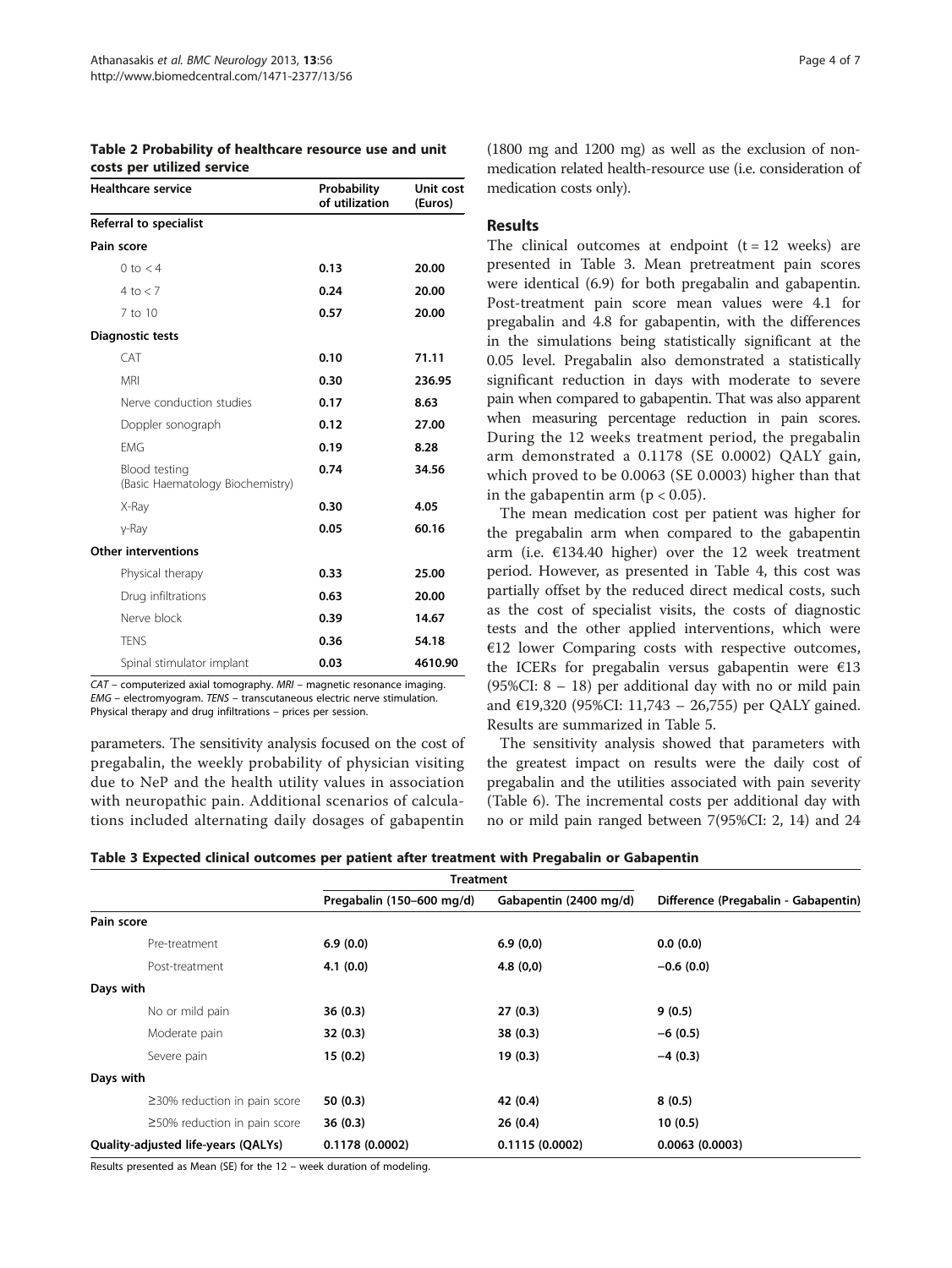#### <span id="page-4-0"></span>Table 4 Expected medical care costs per patient

|                   |                        | <b>Treatment</b>          |                        |                                      |
|-------------------|------------------------|---------------------------|------------------------|--------------------------------------|
|                   |                        | Pregabalin (150-600 mg/d) | Gabapentin (2400 mg/d) | Difference (Pregabalin - Gabapentin) |
| <b>Medication</b> |                        | 306.60 (0.00)             | 172.20 (0.00)          | 134.40 (0.00)                        |
|                   | <b>Outpatient care</b> |                           |                        |                                      |
|                   | Primary care provider  | 36.12 (0.70)              | 37.45 (0.74)           | $-1.33(1.04)$                        |
|                   | Specialist referral    | 9.89(0.33)                | 10.52 (0.33)           | $-0.63(0.47)$                        |
|                   | Diagnostic tests       | 56.86 (3.13)              | 60.57 (2.90)           | $-3.72(4.01)$                        |
|                   | Other interventions    | 90.88 (18.52)             | 97.22 (17.12)          | $-6.34(24.15)$                       |
| <b>Total</b>      |                        | 500.35 (19.08)            | 377.96 (17.73)         | 122.39 (25.26)                       |

Values in Euros mean (SE).

For the 12 – week treatment period.

(95%CI: 18, 34), while the corresponding cost per QALY gained ranged between 11,075 (95%CI: 2,944, 23,040) and 39,073 (95%CI: 28,704, 54,620). Both values refer to a 20% lowering and a 20% rise, respectively, to the baseline daily cost of pregabalin. A 1200 mg reduction in the mean gabapentin daily dose caused the ICER value per QALY gained to exceed the €30,000 threshold.

#### **Discussion**

The present study aimed at estimating the cost-effectiveness of pregabalin, versus gabapentin for the treatment of DPN or PHN, taking into account the perspective of a social security organization in Greece. For that purpose, a previously presented and validated health economic model was adapted for the Greek healthcare setting, taking into account direct costs of treatment and follow up for a hypothetical cohort of 1,000 patients that were treated under the two alternatives for a 12 week period, based on the efficacy profile of each intervention as recorded in the results of published clinical trials.

The results of the analysis indicate that pregabalin is a more costly but also a more effective treatment option compared to gabapentin. The excess costs of pharmaceutical treatment for pregabalin are partially offset by its improved clinical profile in terms of reductions in resource utilization and its improved outcomes in the patient level, thus leading to incremental cost-effectiveness

Table 5 Incremental cost-effectiveness ratios of pregabalin vs. gabapentin in the treatment of painful DPN and PHN

|                                  | Pregabalin vs Gabapentin |
|----------------------------------|--------------------------|
| Cost per additional $(\epsilon)$ | Mean (95% CI)            |
| Day with no or mild pain         |                          |
| Mean estimate                    | 13                       |
| 95% confidence interval          | (8, 18)                  |
| QALY gained                      |                          |
| Mean estimate                    | 19,320                   |
| 95% confidence interval          | $(11.743 - 26.755)$      |

ratios of  $E13$  per additional day with mild/no pain and €19,320 per QALY gained.

In Greece there are currently no established thresholds under which interventions can be classified as costeffective. In general, the accepted willingness to pay per QALY gained falls within  $£20,000 - £30,000$  in the UK and \$50,000 – \$100,000 in the US [\[20](#page-6-0)], whereas older studies in other healthcare settings have placed this limit at a lower level (e.g. 20,000\$ per QALY gained in Canada [\[21\]](#page-6-0)). A generally acknowledged criterion (a "rule of thumb") states that interventions costing less than 30,000€/QALY gained are "good value for money", from an economic evaluation point of view [\[22](#page-6-0)], a principle that the results of the present study fulfil. Moreover the study results also meet the criteria for cost-effective interventions recommended by the WHO Commission on Macroeconomics and Health [[23](#page-6-0)]. Specifically, based on the Commission's recommendations, interventions with an ICER (expressed in cost per Disability Adjusted Life Year averted) that is lower than three times the Gross National Income (GNI) per capita can be classified as cost-effective, whereas ICERs lower than  $1 \times$  GNI indicate highly cost effective interventions. Taking into account a GNI per capita of €19,801 in Greece (2010 values) and extending the criterion to a per QALY decision, treatment of painful DPN or PHN with pregabalin falls within the range of highly cost-effective interventions.

The findings of this study are in accordance to previously published literature [[3](#page-6-0),[11](#page-6-0)] that aimed to estimate the cost – effectiveness of the two pharmacotherapies. The outcomes of the Rodriguez et al. study in Spain [\[3](#page-6-0)] estimated an ICER (euros per QALY gained and per day with no or mild pain) of €20,535 (1,607 – 40,345) and €12 (1 – 24) respectively. The Canadian study of Tarride et al. [[11\]](#page-6-0) examined the two disorders separately and provided two sets of results, indicating in both cases that pregabalin was cost-effective. More specifically, regarding painful DPN, pregabalin had an ICER of \$13 per day with no or mild pain and \$15,708 per QALY gained respectively, whereas, for the PHN outcomes the equivalent values were \$3 and \$3,325, respectively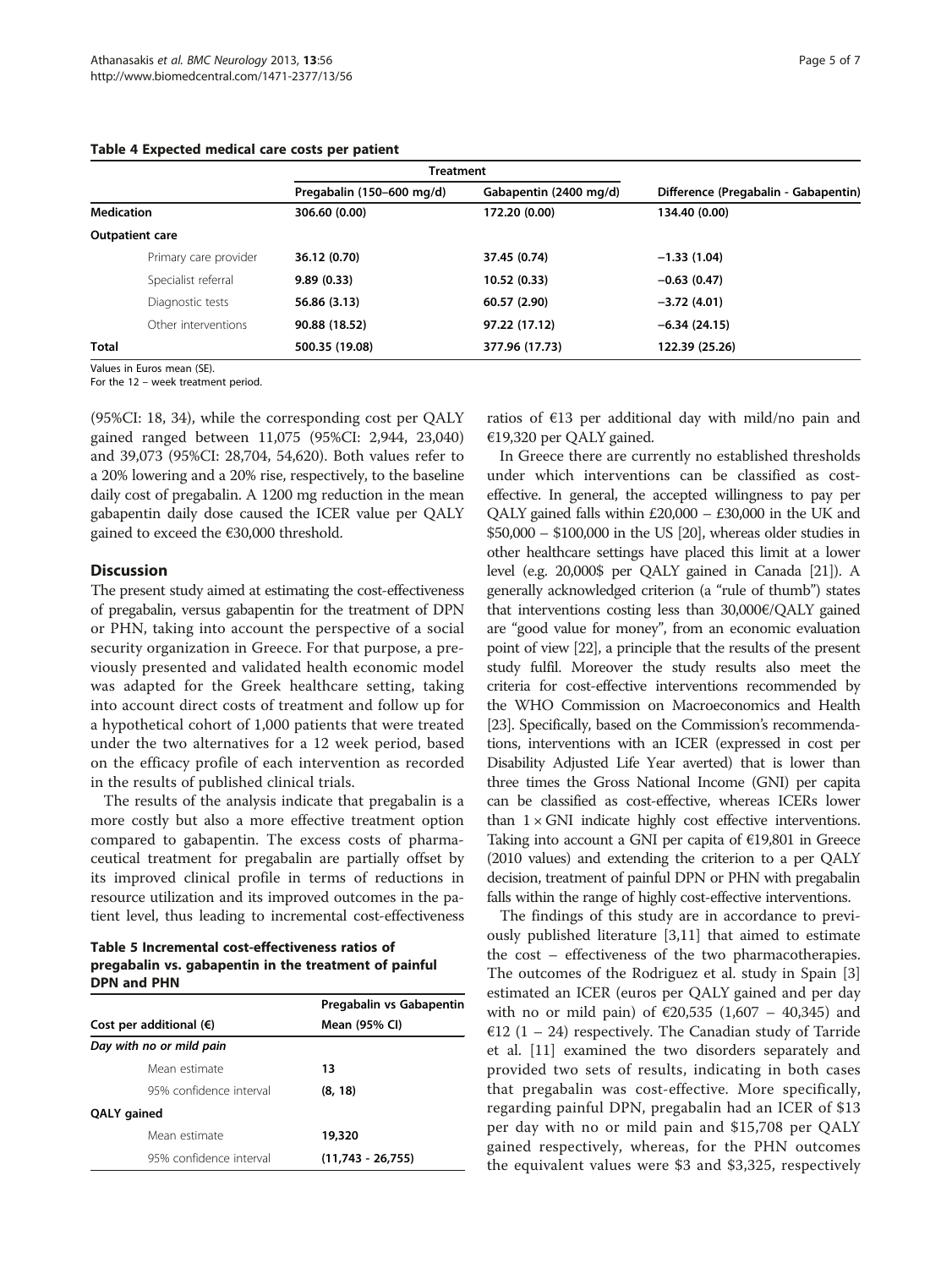| Parameter                                          | <b>Baseline</b> | Sensitivity analysis                      | Cost per additional day Cost per QALY gained<br>with no or mild pain |                      |
|----------------------------------------------------|-----------------|-------------------------------------------|----------------------------------------------------------------------|----------------------|
| Gabapentin dose (mg)                               | 2400            | 1800                                      | 14 (8,19)                                                            | 23 786 (14266,33498) |
| Gabapentin dose (mg)                               | 2400            | 1200                                      | 16 (9,24)                                                            | 30 241 (18086,44056) |
| <b>Costs considered</b>                            |                 | All healthcare costs Medication cost only | 16 (14,18)                                                           | 25 683 (22812,29829) |
| Pregabalin daily cost                              | 3.65            | 120%                                      | 24 (18,34)                                                           | 39 063 (28704,54620) |
| Pregabalin daily cost                              | 3.65            | <b>120%</b>                               | 7(2,14)                                                              | 11 075 (2944,23040)  |
| Weekly probability of PCP visit in relation to NeP | No/mild: 0.25   | 120%                                      | 14 (8,20)                                                            | 21 025 (11592,30710) |
|                                                    | Moderate: 0.31  |                                           |                                                                      |                      |
|                                                    | Severe: 0.48    |                                           |                                                                      |                      |
| Weekly probability of PCP visit in relation to NeP | No/mild: 0.25   | <b>120%</b>                               | 13 (7,19)                                                            | 19 773 (10531,28687) |
|                                                    | Moderate: 0.31  |                                           |                                                                      |                      |
|                                                    | Severe: 0.48    |                                           |                                                                      |                      |
| Health utility associated with pain severity       | No/mild: 0.64   | 120%                                      | 13 (9,18)                                                            | 17 017 (10296,23936) |
|                                                    | Moderate: 0.48  |                                           |                                                                      |                      |
|                                                    | Severe: 0.27    |                                           |                                                                      |                      |
| Health utility associated with pain severity       | No/mild: 0.64   | <b>120%</b>                               | 14 (8,20)                                                            | 27 505 (15418,40596) |
|                                                    | Moderate: 0.48  |                                           |                                                                      |                      |
|                                                    | Severe: 0.27    |                                           |                                                                      |                      |

<span id="page-5-0"></span>Table 6 Sensitivity analysis of the incremental cost effectiveness of pregabalin versus gabapentin in the treatment of painful diabetic neuropathy and post herpetic neuralgia

Mean values in € (SE) 95% CI.

NeP – Neuropathic pain.

PCP – primary care physician.

(all values reported in year 2004 Canadian dollars). Moreover, the results of this study are in accordance with findings from a recent systematic review on the effectiveness and cost-effectiveness of pregabalin in the management of DPN . Meshkini et al. (2012) [\[24\]](#page-6-0) concluded that higher doses of pregabalin (300 mg – 600 mg daily), appear highly cost-effective treatment options.

As with any study of its kind, the present one has some limitations that should be acknowledged. Firstly, the data on efficacy of the treatments under comparison are based on clinical trial data, which considered patients in a different healthcare setting than that in Greece. Thus, the trial cohorts might not be fully representative for patients with painful DPN or PHN in Greece, Nevertheless, the magnitude of this (possible) discrepancy is extremely difficult to quantify and to include in the calculations of the analysis. Moreover, the perspective of the analysis (third-party payer, i.e. the Greek Social Insurance Funds) does not include other costs, such as the indirect expenses due to productivity losses. If the societal perspective had been adopted, there is evidence that the ICERs would probably be more favourable (i.e. lower). For example, a recent cost analysis of adding pregabalin or gabapentin to the management of community – based patients with peripheral NeP, which estimated also the indirect costs, showed that although the pharmaceutical costs of pregabalin were significant, the overall patient cost was lower in the pregabalin group due to reduced sick leave and lower healthcare costs, and thus was compensated the higher treatment acquisition cost of pregabalin [[25](#page-6-0)]. A limitation also arises from the fact that calculations do not include variations of cost that could arise from divided dosing regimens due to the design of the model. The same approach was used in other adaptations of the model, in different health care settings [[3,11](#page-6-0)].

Another limitation of the analysis that should be considered is the source of data regarding the resource use incorporated in the calculations, i.e., the elicitation of some data via a questionnaire survey. Although an ideal approach would be to review actual patient data, the absence of centralized patient records or databases containing relevant data in the Greek NHS, rendered necessary the use of a questionnaire survey. Inevitably, the above mentioned approach introduces uncertainty in the calculations, whose extent, however, is quite difficult to quantify. Nevertheless, the magnitude of the study sample, the simplicity of the data that were requested and the extensive sensitivity analysis on the baseline values, enhance the robustness of outcomes.

Finally, the present study concludes that the intervention under investigation was followed by favourable incremental cost-effectiveness ratios, compared to other treatment strategies on pain management. However, the discussion on the adoption of such a policy by the Social Insurance